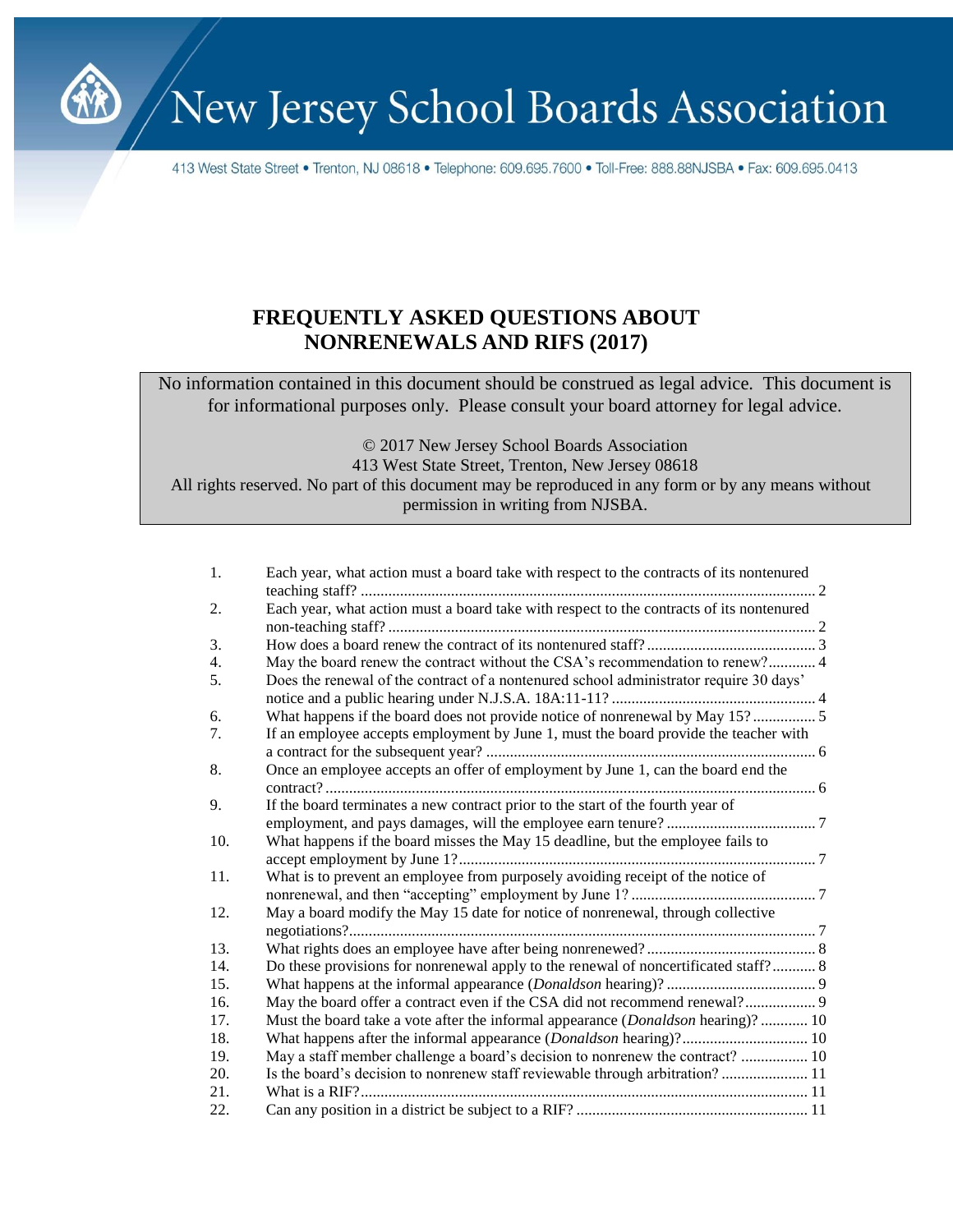| 23. |                                                                                     |  |
|-----|-------------------------------------------------------------------------------------|--|
| 24. | Does a district have any responsibility to those eliminated staff once the RIF is   |  |
|     |                                                                                     |  |
| 25. |                                                                                     |  |
| 26. | Must the board of education have the recommendation of its CSA in order to          |  |
|     |                                                                                     |  |
| 27. |                                                                                     |  |
| 28. |                                                                                     |  |
| 29. | If a board is considering a RIF, must it do so in closed or open session under the  |  |
|     |                                                                                     |  |
| 30. |                                                                                     |  |
| 31. |                                                                                     |  |
| 32. |                                                                                     |  |
| 33. |                                                                                     |  |
| 34. | If a tenured staff member is RIF'd, how long does the staff member's name remain on |  |
|     |                                                                                     |  |
| 35. | What happens if there are two people on the recall list with equal seniority? 15    |  |

# <span id="page-1-0"></span>**1. Each year, what action must a board take with respect to the contracts of its nontenured teaching staff?**

On or before May 15 in each year, every board of education must give to each nontenured teaching staff member (certificated employee) continuously employed by it since the preceding September 30 either:

- a. A written offer of a contract for employment for the next succeeding year providing for at least the same terms and conditions of employment but with such increases in salary as may be required by law or policies of the board of education; or
- b. A written notice that such employment will not be offered.<sup>1</sup>

# <span id="page-1-1"></span>**2. Each year, what action must a board take with respect to the contracts of its nontenured non-teaching staff?**

On or before May 15 in each year, a paraprofessional continuously employed since the preceding September 30 in a school district that receives funding under Title I of the federal Elementary and Secondary Education Act of 1965 shall receive either:

- a. A written offer of a contract for employment for the next succeeding year providing for at least the same terms and conditions of employment but with such increases in salary as may be required by law or policies of the board of education; or
- b. A written notice that such employment will not be offered.

"Paraprofessional" means an individual who is employed in a school district as a school aide or classroom aide who assists a teaching staff member with the supervision of pupil activities. $^{2}$ 

l  $^{1}$  N.J.S.A. 18A:27-10.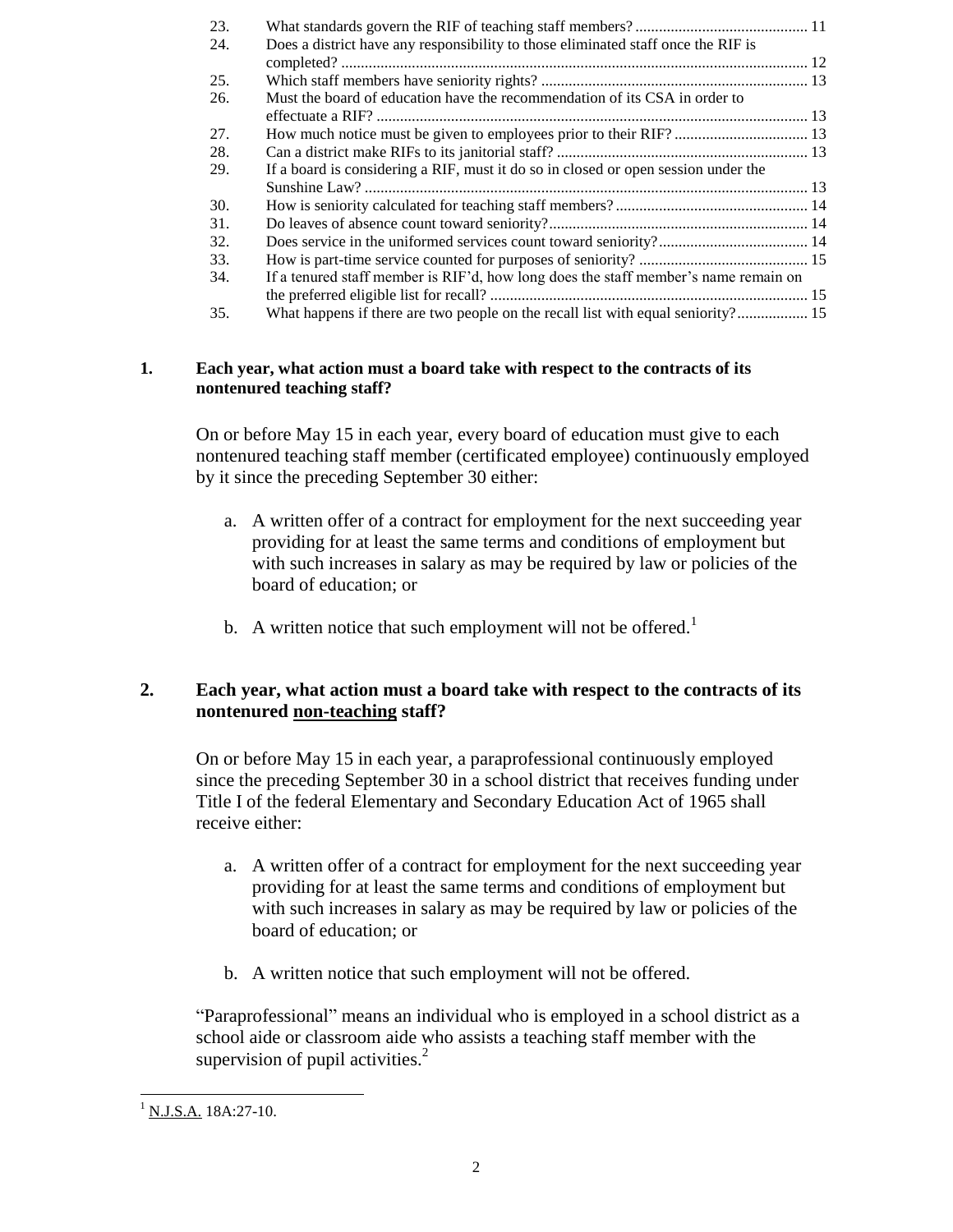Notification to other non-teaching, non-certificated personnel is governed by individual contracts, collective bargaining agreements or board of education policy.

# <span id="page-2-0"></span>**3. How does a board renew the contract of its nontenured staff?**

A board of education may renew the employment contract of a certificated or noncertificated employee only upon the recommendation of the chief school administrator and by a recorded roll call majority vote of the full membership of the board.<sup>3</sup> The written offer of employment for nontenured teaching staff members and paraprofessionals must be made on or before May 15.<sup>4</sup>

A nontenured officer or employee who is not recommended for renewal by the chief school administrator is deemed nonrenewed. Before notifying the officer or employee of the nonrenewal, the chief school administrator must notify the board of the recommendation not to renew and the reasons for that recommendation.<sup>5</sup>

A tenure-eligible employee who is hired mid-year will often obtain tenure before May 15 in a given year. Boards of education must remain aware of the anniversary dates of nontenured staff, to avoid a situation where a staff member acquires tenure simply by inadvertent failure of the board to take appropriate and timely action. In calculating the date on which a staff member will acquire tenure, recent Commissioner rulings indicate that short term leaves of absence will be counted toward the statutory probationary period, unless the board can demonstrate that the absences have an adverse impact on the Board's ability to evaluate.<sup>6</sup>

Where a tenure-eligible employee would acquire tenure mid-year, and the employee is not provided a notice of nonrenewal in an earlier year, the employee's tenure will automatically accrue once the employee has served the statutorily- required period. If notice of nonrenewal has not been provided in an earlier year, the accrual of tenure may be avoided by invoking the termination clause in the individual's employment contract; however, mid-contract terminations may be subject to the board's grievance procedure if so required by the collective bargaining agreement.<sup>7</sup> It is recommended that the board involve board counsel as to the appropriate way to proceed.

For teaching staff employed after the 2012-2013 academic year, the board's inadvertent failure to provide notice of nonrenewal by the anniversary date of

<sup>2</sup> N.J.S.A. 18A:27-10.2.

N.J.S.A. 18A:27-4.1(a).

N.J.S.A. 18A:27-10.

 $\frac{5}{1}$  N.J.S.A. 18A:27-4.1(b).

<sup>&</sup>lt;sup>6</sup> Kletzkin v. Spotswood Bd. of Ed., 136 N.J. 275 (1994); Jarmond v. Elizabeth Bd. of Ed., Comm'r. Sept. 8, 2009. Mendez-Azzollini, Commr Aug. 26, 2009, on remand, Mendez-Azzollini v. Irvington Bd of Ed., Commissioner 2010:April 23; Kowalsky v. State Operated School District of Newark, Dkt. No. A-0261- 13T3 (App. Div. May 8, 2015) certif. den. (October 5, 2015); Kolodziej v. Bd. of Ed., 436 N.J. Super. 546 (App. Div. 2014), certif. den. 220 N.J. 100 (2014).

Mount Holly Township Board of Ed. v. Mount Holly Twp. Educ. Ass'n., 199 N.J. 310 (2009); Northvale Board of Education v. Northvale Ed. Ass'n., 192 N.J. 501 (2007).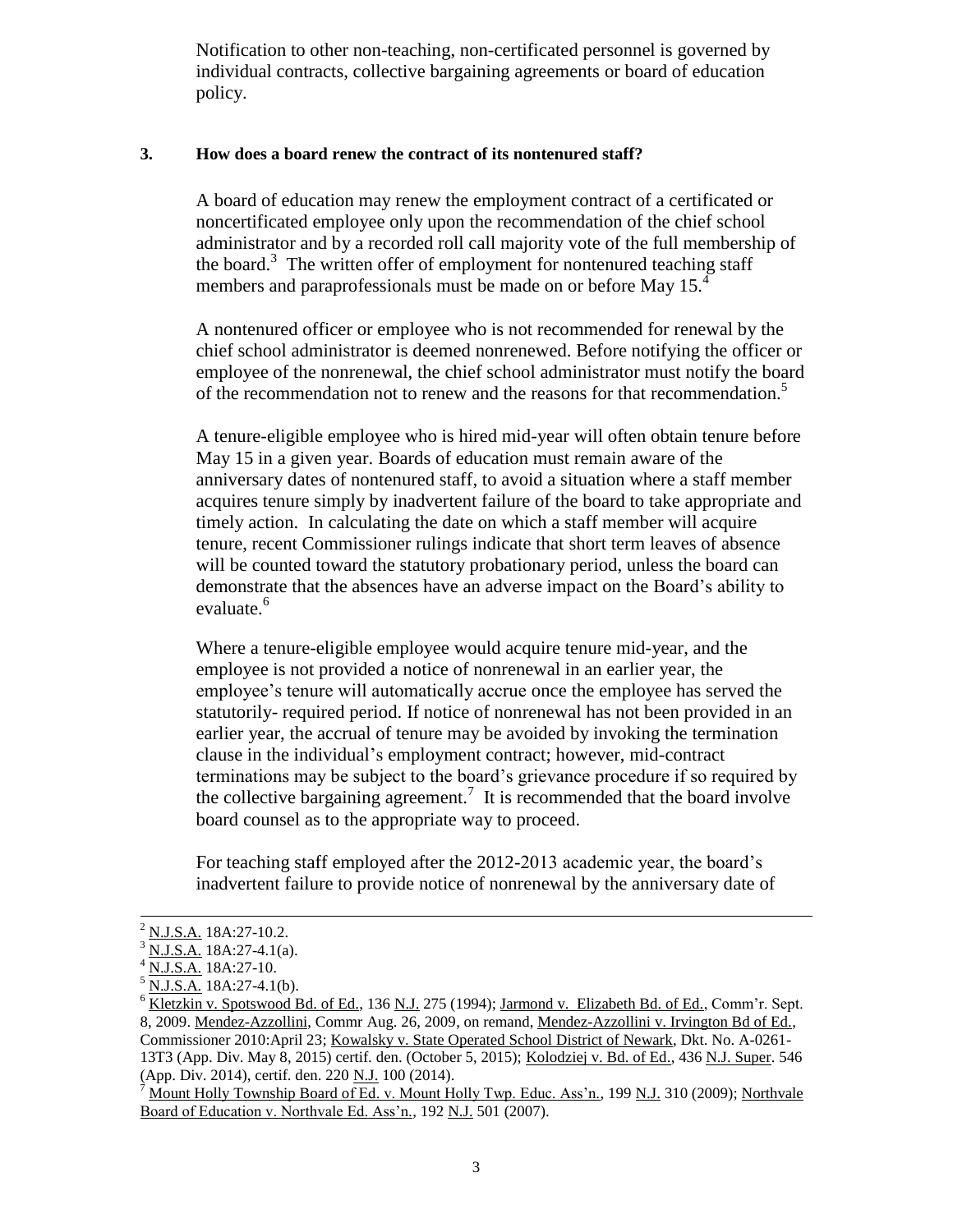employment will not always result in tenure acquisition. The [TEACHNJ Act,](http://www.njleg.state.nj.us/2012/Bills/PL12/26_.HTM)  [L.2012 c. 26,](http://www.njleg.state.nj.us/2012/Bills/PL12/26_.HTM) which changes the number of years of service from three to four for teachers hired for the 2012-2013 academic year and after, $\delta$  also requires that in order to acquire tenure, such teachers complete a district mentorship program during the initial year of employment and receive a rating of effective or highly effective in two annual summative evaluations within the first three years of employment after the initial year of employment in which the teacher completes the district mentorship program. There are similar provisions for principals, assistant principals, and vice-principals. Therefore, it would seem that where the district inadvertently fails to give a teaching staff member employed after the 2012-2013 academic year notice of nonrenewal by his or her fifth anniversary date, tenure would not automatically attach unless these other conditions were also met. However, if those conditions involving mentoring and evaluation are met, the board's failure to provide notice of nonrenewal prior to the applicable date will result in the inadvertent acquisition of tenure.

In addition, in a recent decision, the Commissioner of Education determined that it would "behoove" board of education provide written notice of tenure status to nontenured staff serving in a replacement capacity, so as to clarify any tenure expectation[s. In Bridgewater-Raritan Educ. Assn. v. Bridgewater-Raritan Bd. of](http://www.nj.gov/education/legal/commissioner/2016/jan/25-16.pdf)  [Educ.](http://www.nj.gov/education/legal/commissioner/2016/jan/25-16.pdf), a nontenured teacher ultimately obtained tenure where the board could not demonstrate that they informed the teacher that she was serving in the capacity of a replacement teacher, and was thus ineligible to accrue eligibility toward tenure. The Commissioner held that teachers serving in a replacement capacity had a right to be notified of that replacement status so as to clarify the lack any tenure expectation in such a position.

#### <span id="page-3-0"></span>**4. May the board renew the contract without the CSA's recommendation to renew?**

Generally, no. A board of education may renew the employment contract of a certificated or noncertificated employee only upon the recommendation of the chief school administrator and by a recorded roll call majority vote of the full membership of the board. (However, see subsequent discussion regarding the informal appearance before the board known as the "Donaldson hearing," after which the board may override the chief school administrator's (CSA's) nonrenewal recommendation and reemploy without the CSA's recommendation.)

Renewal requires both the CSA recommendation as well as the board's vote. Therefore, even where the CSA does recommend renewal, the board may vote against renewal, whereupon the teacher's contract will be nonrenewed. However, the board may not withhold its approval for arbitrary and capricious reasons.<sup>9</sup>

## <span id="page-3-1"></span>**5. Does the renewal of the contract of a nontenured school administrator require 30 days' notice and a public hearing under N.J.S.A. 18A:11-11?**

<sup>&</sup>lt;sup>8</sup> These teachers can satisfy the four year requirement in three ways:

A. Service for "four consecutive calendar years;" or

B. Service for "four consecutive academic years, together with employment at the beginning of the next succeeding academic year; or

C. Service for "the equivalent of more than four academic years within a period of any five consecutive academic years."

 $^{9}$  N.J.S.A. 18A:27-4.1(a).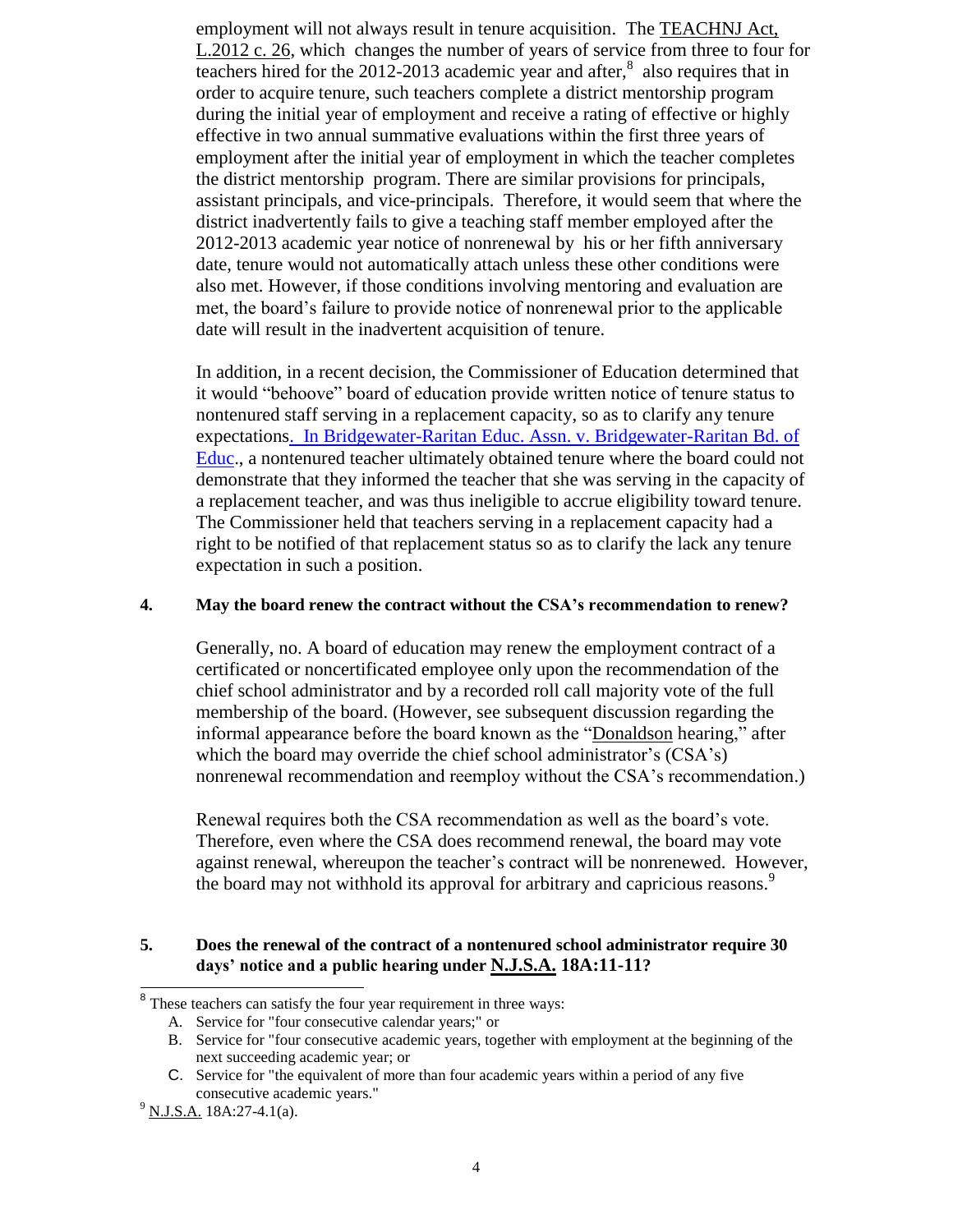Yes, as to certain non-tenured school administrators.

The School District Accountability Act, P.L. 2007, c.53, established N.J.S.A. 18A:11-11 which provides:

*A board of education shall not renegotiate, extend, amend, or otherwise alter the terms of a contract with a superintendent of schools, assistant superintendent of schools, or school business administrator, unless notice is provided to the public at least 30 days prior to the scheduled action by the board. The board shall also hold a public hearing and shall not take any action on the matter until the hearing has been held. The board shall provide the public with at least 10 days' notice of the public hearing.*

The public notice and public hearing required pursuant to N.J.S.A. 18A:11-11 is applicable to a board of education that renegotiates, extends, amends, or otherwise alters the terms of an existing contract with a superintendent of schools, deputy superintendent, assistant superintendent, or school business administrator. It does not apply to new contracts, which includes contracts that replace expired contracts for existing employees in one of these positions, whether tenured or not tenured. Nothing precludes a board of education from issuing a public notice and/or holding a public hearing on new contracts, including new contracts that replace expired contracts for existing tenured and nontenured employees.<sup>10</sup>

Also, please take note that other legislation enacted in 2007 (P.L. 2007, c.63) amended N.J.S.A. 18A:7-8 to provide in (j) that any contracts of superintendents, assistant superintendents, and school business administrators, executed after July 1, 2007 (the date by which new Executive County Superintendents were expected to be in place), must be reviewed and approved by the Executive County Superintendents prior to execution of those contracts. The Executive County Superintendent must review contracts for interim and acting administrators serving in these positions, as well. The Executive County Superintendent must review new contracts, as well as renegotiations, extensions, amendments, or other alterations of contracts that were already approved, and contract extensions where the terms were not included in the original employment contract. $<sup>11</sup>$ </sup>

The contract review and approval shall take place prior to any required public notice and hearing pursuant to N.J.S.A. 18A:11-11 and prior to the board approval and execution of those contracts to ensure compliance with all applicable laws, including, but not limited to, N.J.S.A. 18A:30-3.5, 18A:30-9, 18A:17-15.1, 18A:11-12, and payment of the "maximum salary amount" according to salary cap provisions contained in N.J.A.C.  $6A:23A-1.2$ <sup>12</sup>

#### <span id="page-4-0"></span>**6. What happens if the board does not provide notice of nonrenewal by May 15?**

If a board of education fails to give to any nontenured teaching staff member (any certificated staff member) a notice that employment will not be offered (or fails to

 $^{10}$  N.J.A.C. 6A:23A-3.1(c)(1)

 $^{11}$  N.J.A.C. 6A:23A-3.1(a)

 $^{12}$  N.J.A.C. 6A:23A-3.1(c).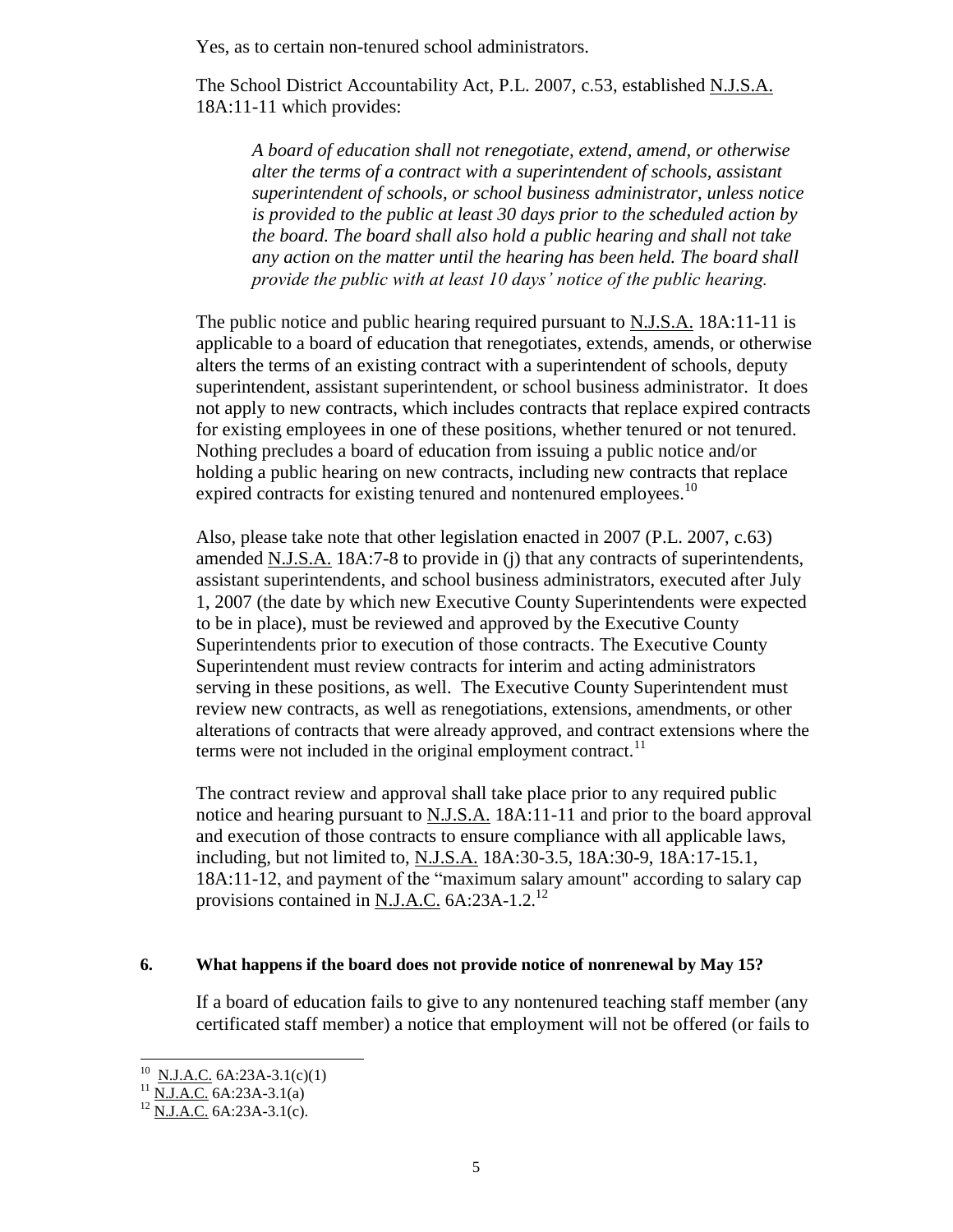give a written offer of contract for employment for the next succeeding year), the board of education will be deemed to have offered to that teaching staff member continued employment for the next succeeding school year upon the same terms and conditions but with such increases in salary as may be required by law or policies of the board of education.<sup>13</sup> If the teaching staff member desires to accept such employment, he must notify the board of education of such acceptance in writing on or before June  $1<sup>14</sup>$ 

# <span id="page-5-0"></span>**7. If an employee accepts employment by June 1, must the board provide the teacher with a contract for the subsequent year?**

Yes, once the employee submits a timely written acceptance, the employee must be provided a contract, even if the board unwittingly created an offer by missing the May 15 deadline. The law states that if the teaching staff member desires to accept such employment and notifies the board of such acceptance in writing on or before June 1, "such employment shall continue as provided for herein."<sup>15</sup>

# <span id="page-5-1"></span>**8. Once an employee accepts an offer of employment by June 1, can the board end the contract?**

Just like with any nontenured employee under contract, the board may terminate the contract, subject to the terms and conditions of the contract. A board may be responsible to pay contractual damages to the employee for terminating a new contract—usually 30 or 60 days' advance notice of termination is required by contract. The case law is inconsistent with regard to whether the 30 or 60-day notice period starts to run immediately from the day of the notice of termination and continues to run over the summer (in which case a board's obligation to pay damages may be reduced or eliminated) or whether it only starts to run from the beginning of the new contract in September (so that damages for the full 30 or 60 day period will be owed). Some more recent cases indicate that so long as notice of nonrenewal is provided by July 1 for contracts containing 60-days' notice there is no entitlement to 60 days' pay.<sup>16</sup> The Commissioner has more recently determined that when 60 days notice was given on July 24 and ended September 22, the petitioner was not entitled to salary for 38 of the 60 days because she was on a ten month contract.<sup>17</sup>

l

<sup>&</sup>lt;sup>13</sup> N.J.S.A. 18A:27-11.

<sup>&</sup>lt;sup>14</sup> N.J.S.A. 18A:27-12.

<sup>&</sup>lt;sup>15</sup> N.J.S.A. 18A:27-12

<sup>&</sup>lt;sup>16</sup> See, Armstrong v. East Brunswick, 1975 S.L.D. 117, aff'd 1976 S.L.D. 1104 (App. Div.) which found that the summer recess does not count towards the 60 days' notice. For example, a board would still owe 60 days' pay even if a board provides notice on July  $1 - 60$  days prior the start of the school year. See, also, Klein v. Leonia Bd. of Ed., 1981 S.L.D. 1156. But see, Delgado v. Union City Bd. of Ed., 93 N.J.A.R.2d (EDU) 744, aff'd St. Bd. 94 N.J.A.R.2d (EDU) 277 and Romanoski v. Springfield Bd. of Ed., 1991 S.L.D. 1369, relying on NJEA v. Essex Cty Ed Services Comm'n v. Board of Trustees TPAF, 1984 S.L.D. 420, aff'd St. Bd. 1985 S.L.D. 1976; aff'd App. Div. 4/30/1986, for the proposition that so long as notice of nonrenewal is provided by July 1 for contracts containing 60-days' notice there is no entitlement to 60 days' pay.

<sup>&</sup>lt;sup>17</sup> Simons v. Hamilton Twp. Bd. of Ed., Mercer County, Commissioner, April 24, 2006.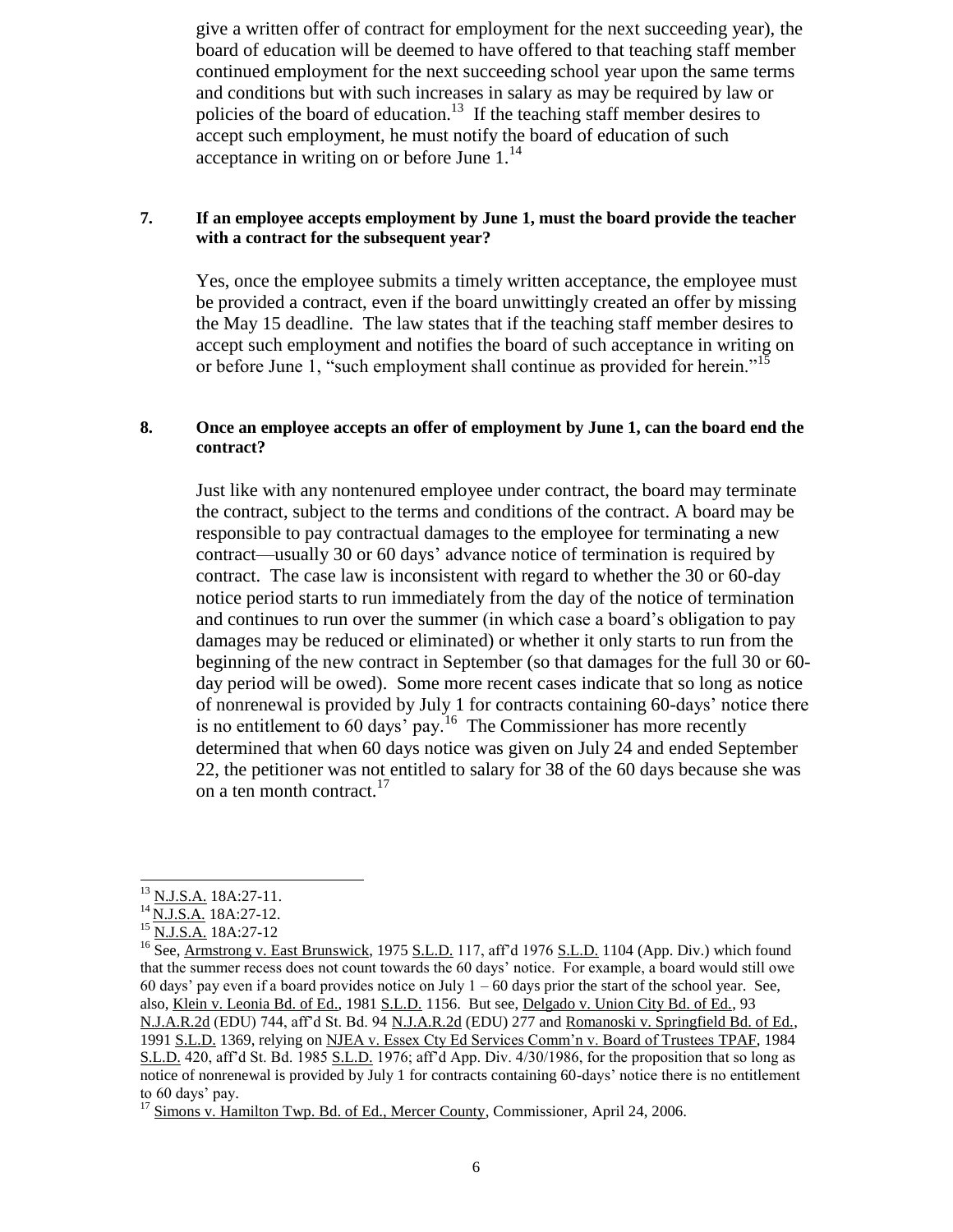# <span id="page-6-0"></span>**9. If the board terminates a new contract prior to the start of the fifth year of employment, and pays damages, will the employee earn tenure?**

No. An employee whose contract is terminated before he begins working in the fifth year of employment will not acquire tenure merely as a result of a damage payment that coincides with the new contract. Tenure only accrues if the employee is actually working on the first day of the fifth year. The discharge of an employee before the passage of the required time bars tenure, even if the discharge is in breach of an employment contract which, if not breached, would have extended to a date which would have given tenure.<sup>18</sup>

## <span id="page-6-1"></span>**10. What happens if the board misses the May 15 deadline, but the employee fails to accept employment by June 1?**

Where an employee fails to accept an offer of employment by June 1 the employee is deemed to have rejected the board's offer of employment. This applies both where an employee has received an explicit offer of employment by May 15, as well where an employees hears nothing from the board by May  $15.^{19}$ If the employee does not accept by June 1, the offer lapses. It is advisable for the board to let the employee know his status in writing as soon as possible. Based on the statutory language, the board should have no obligation to pay any contractual damages in such a case; however, a board of education should consult with its board attorney with respect to a board's obligation in such a situation.

## <span id="page-6-2"></span>**11. What is to prevent an employee from purposely avoiding receipt of the notice of nonrenewal, and then "accepting" employment by June 1?**

In Moses*,* (10/13/81) the Commissioner found that an employee's deliberate scheming served to frustrate the board's intention to serve the employee with timely notice. The employee failed to claim the mail 3 times, left no forwarding address, and then "accepted" employment in writing by June 1. The Commissioner held that his June 1 acceptance was not binding and the board's notice of nonrenewal was deemed complete when deposited in the post office.<sup>20</sup>

# <span id="page-6-3"></span>**12. May a board modify the May 15 date for notice of nonrenewal, through collective negotiations?**

 $\overline{a}$ 

The parties to the collective bargaining agreement may agree to advance the date to an earlier one (e.g., April 30) but not to a later date. If the collective bargaining

 $^{18}$  Canfield v. Pine Hill Bd. of Ed., 51 N.J. (1968) (judgment below reversed for the reasons expressed in the dissenting opinion of Judge Gaulkin in the Appellate Division, 97 N.J. Super. 483) (" tenure and contract are two different concepts; tenure is statutory and arises only by passage of the time fixed by the statute, and the discharge of an employee before the passage of the required time bars tenure, even if the discharge is in breach of an employment contract which, if not breached, would have extended to a date which would have given tenure." ) See also, Picogna v. Bd. of Ed., 143 N.J. 391 (1996); Winston v. Jersey City School District, 94 N.J.A.R.2d (EDU) 41, appeal dismissed 94 N.J.A.R.2d (EDU) 320. <sup>19</sup> See, <u>Lydon v. Hillsborough Bd. of Ed.</u>, 1985 <u>S.L.D.</u> 1426 (Sept. 19), aff'd St. Bd. 1986 <u>S.L.D.</u> 3085.

<sup>20</sup> Moses v. Newark Bd. of Ed.*,* 1981 S.L.D. Oct. 13. See also White-Stevens v. Rumson-Fair Haven Bd. of Ed., 1987 S.L.D. Jan 16, where the board's failure to provide timely notice was a mere technical violation as the teacher had personal knowledge of the nonrenewal, and the board had substantially complied.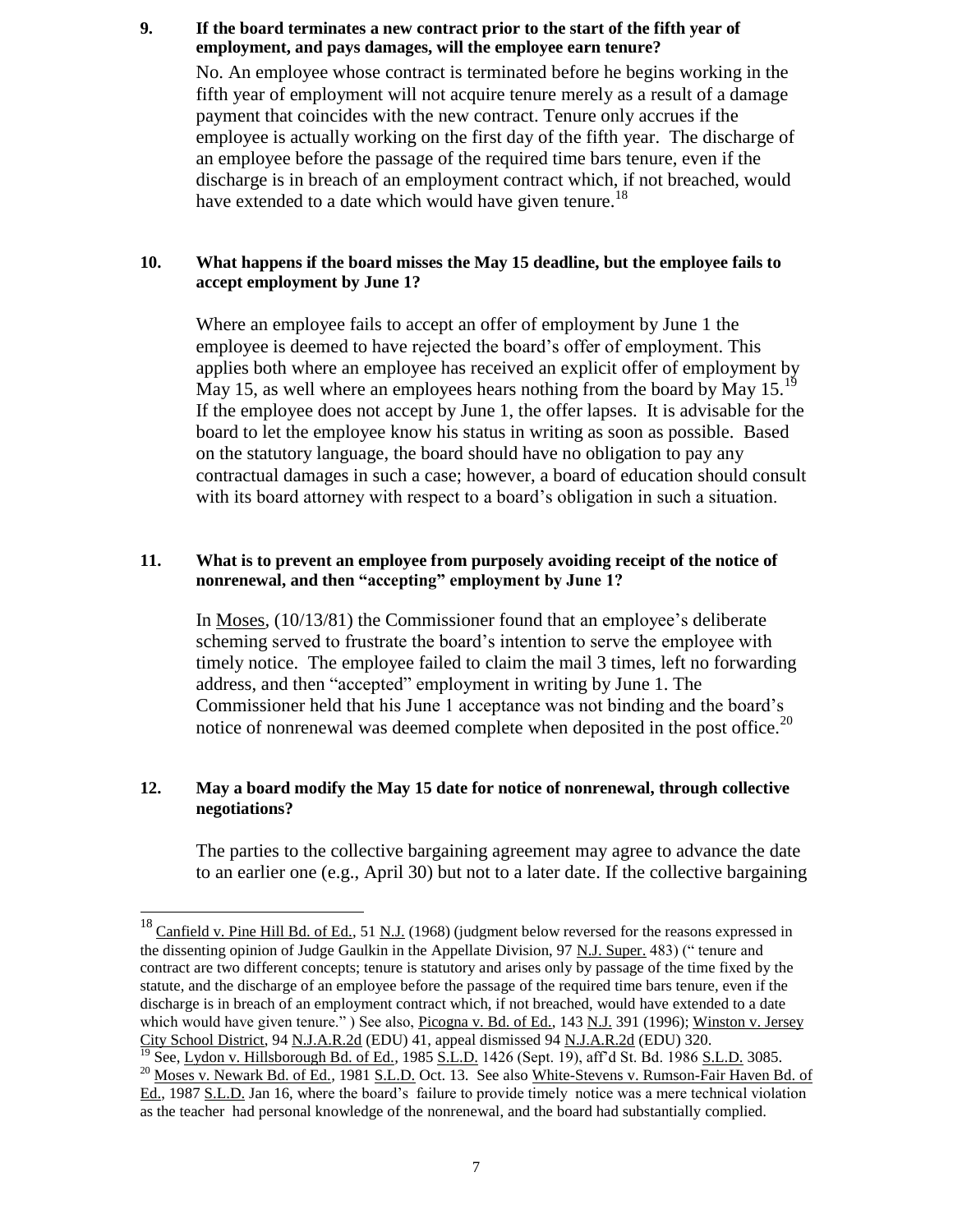agreement or individual employment contract indicates an earlier date, the board should make sure that notice is provided by that date; if the board misses the contractual date for nonrenewal and the employee deems this to be an offer, and responds with a letter of acceptance, it is likely that a contract will have been formed. A board's subsequent attempt to nonrenew could be deemed to constitute the termination of a new contract and the employee will be entitled to damages. The notice of termination clause in the contract would control the level of damages.

# <span id="page-7-0"></span>**13. What rights does an employee have after being nonrenewed?**

In a nutshell, the employee has 1) upon request, a right to a written statement of reasons for nonrenewal, and 2) upon request, a right to an informal appearance before the board, often called a "*Donaldson* hearing" (named after a school law decision from the North Wildwood Board of Education).

Note that it is the employee who must act first, in order to activate these rights. Within 15 days of notification that employee will not be offered a new contract, the employee may request in writing a statement of the reasons for that nonrenewal decision. The board must provide the statement of reasons for nonrenewal within 30 days of receiving the request.<sup>21</sup>

Within 10 calendar days of receiving the board's statement of reasons, the employee may request in writing an informal appearance before the board of education.<sup>22</sup> The board must schedule the informal appearance within 30 calendar days from the time the employee received the board of education's statement of reasons. $^{23}$ 

# <span id="page-7-1"></span>**14. Do these provisions for nonrenewal apply to the renewal of noncertificated staff?**

As with teaching staff members, a noncertificated employee who is not recommended for renewal by the chief school administrator is deemed nonrenewed.

The May 15 deadline for notification does not apply by statute to noncertificated staff except for paraprofessionals as previously stated; however, boards may establish through collective negotiations a deadline for support staff, custodians and other noncertificated staff.

As with certificated staff, prior to notifying the employee of the nonrenewal, the chief school administrator must notify the board of the recommendation not to renew the officer's or employee's contract and the reasons for the recommendation. When a noncertificated staff member is not renewed, the employee has the right to request a written statement of reasons for nonrenewal

 $\overline{a}$ <sup>21</sup> N.J.S.A. 18A:27-3.2.

<sup>&</sup>lt;sup>22</sup> N.J.S.A. 18A:27-4.1; N.J.A.C. 6A:10-9.1; <u>Donaldson v. North Wildwood Bd. of Ed.,</u> 65 N.J. 236 (1974). See also, Hicks v. Pemberton Bd. of Ed., 1975 S.L.D. 332.

 $^{23}$  <u>Id</u>.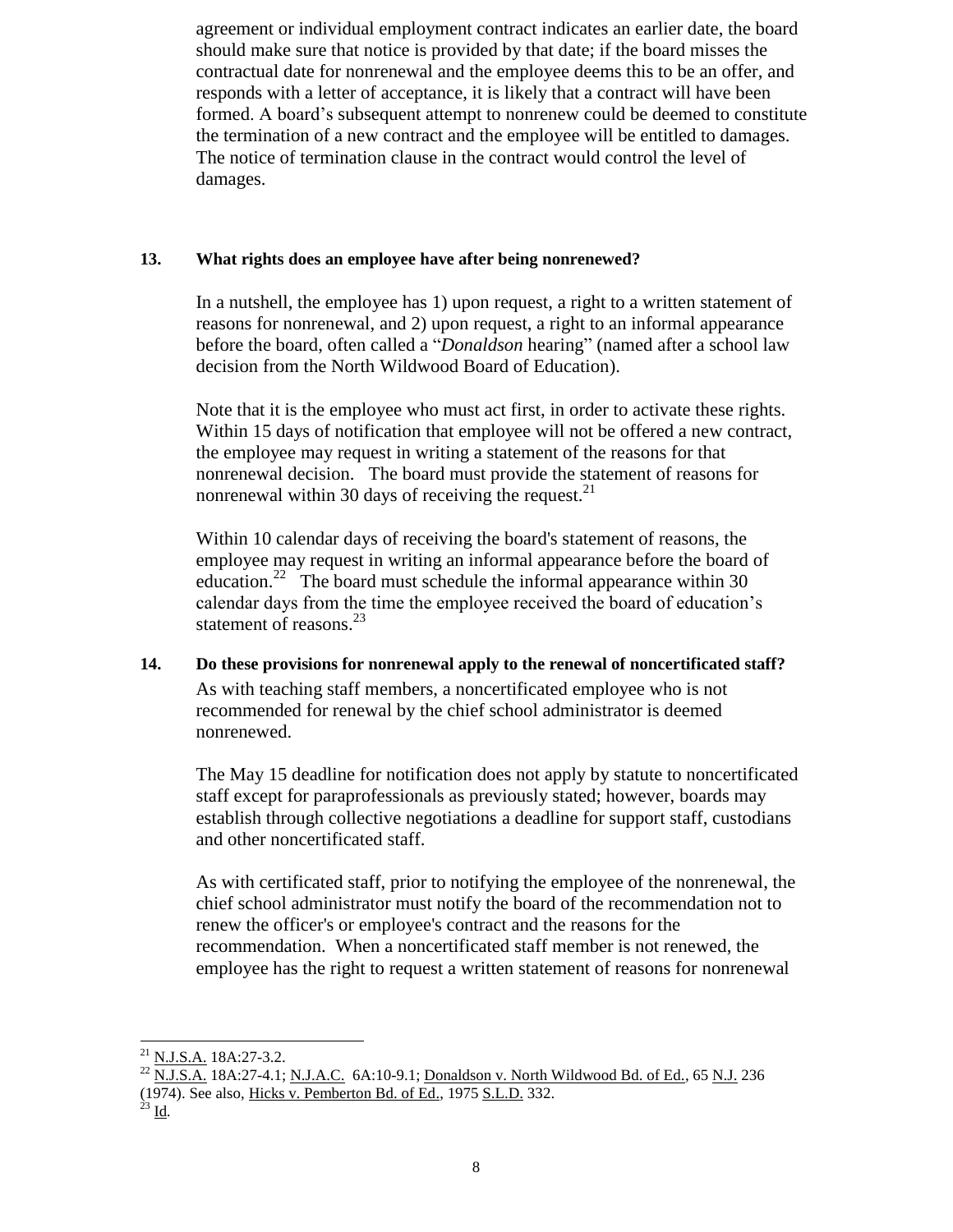pursuant to N.J.S.A. 18A:27-3.2 and to a *Donaldson* hearing (an informal appearance before the board.)  $24$ 

These provisions do not apply to the appointment, transfer, removal, renewal or nonrenewal of a person who is a treasurer of school moneys, election officer, board auditor, board attorney or board secretary who does not perform business administration functions.<sup>25</sup>

# <span id="page-8-0"></span>**15. What happens at the informal appearance (***Donaldson* **hearing)?**

The hearing is not an adversarial proceeding. The purpose of such an appearance is to permit the staff member to convince the members of the board to offer reemployment.<sup>26</sup> In a situation where employee was deemed nonrenewed because the superintendent had not recommended renewal, the board has the ability to overrule the superintendent's recommendation after the *Donaldson* hearing.<sup>27</sup> This is the only situation in which an employee can be appointed without the recommendation of the chief school administrator.

The proceeding is not intended to be protracted, and the board is required to use its discretion in determining a reasonable length of time of the proceeding, depending upon the specific circumstances in each instance. The purpose of the appearance is not for the board to prove its reasons, but rather to allow the employee to convince the board members that they have made an incorrect determination by not offering reemployment. The employee will probably try to refute the board's reasons and possibly present an assessment of his/her value to the school system.

The board must provide adequate written notice to the employee regarding the date and time of the informal appearance. The employee may be represented by counsel or one individual of his or her own choosing. The informal appearance before the board should be conducted in closed session as a personnel matter, in accordance with N.J.S.A. 10:4-12(b)(8). If the employee requests that the hearing be conducted in public, and that the employment be discussed in public, the board must do so. $^{28}$ 

The employee may present witnesses on his or her behalf, but they do not have to give their testimony under oath. The code states that the board is not permitted to cross-examine the employee's witnesses. Should the hearing be held in closed session, witnesses shall be called into the meeting to address the board one at a time and excused from the meeting after making their statements. The procedure is not intended to place into question the credibility of the witnesses, but to avoid confrontations and insure an orderly proceeding.

#### <span id="page-8-1"></span>**16. May the board offer a contract even if the CSA did not recommend renewal?**

 $^{24}$  N.J.S.A. 18A:27-3.2, N.J.A.C. 6A:10-9.1; See, *Ruby [v. Piscataway Bd. of Ed.](http://www.state.nj.us/education/legal/commissioner/2007/jan/34-07.pdf)*, Commr, 2007: Jan 22.

 $^{25}$  N.J.S.A. 18A:27-4.1(c).

 $^{26}$  N.J.S.A. 18A:27-4.1; N.J.A.C. 6A:10-9.1(c).

 $^{27}$  Velasquez v. Brielle Bd. of Ed., St. Bd. 1997 S.L.D. (Aug. 6).

 $^{28}$  N.J.A.C. 6A:10-9.1(c)-(h), Payne v. Willingboro, 96 N.J.A.R.2d (EDU)1024.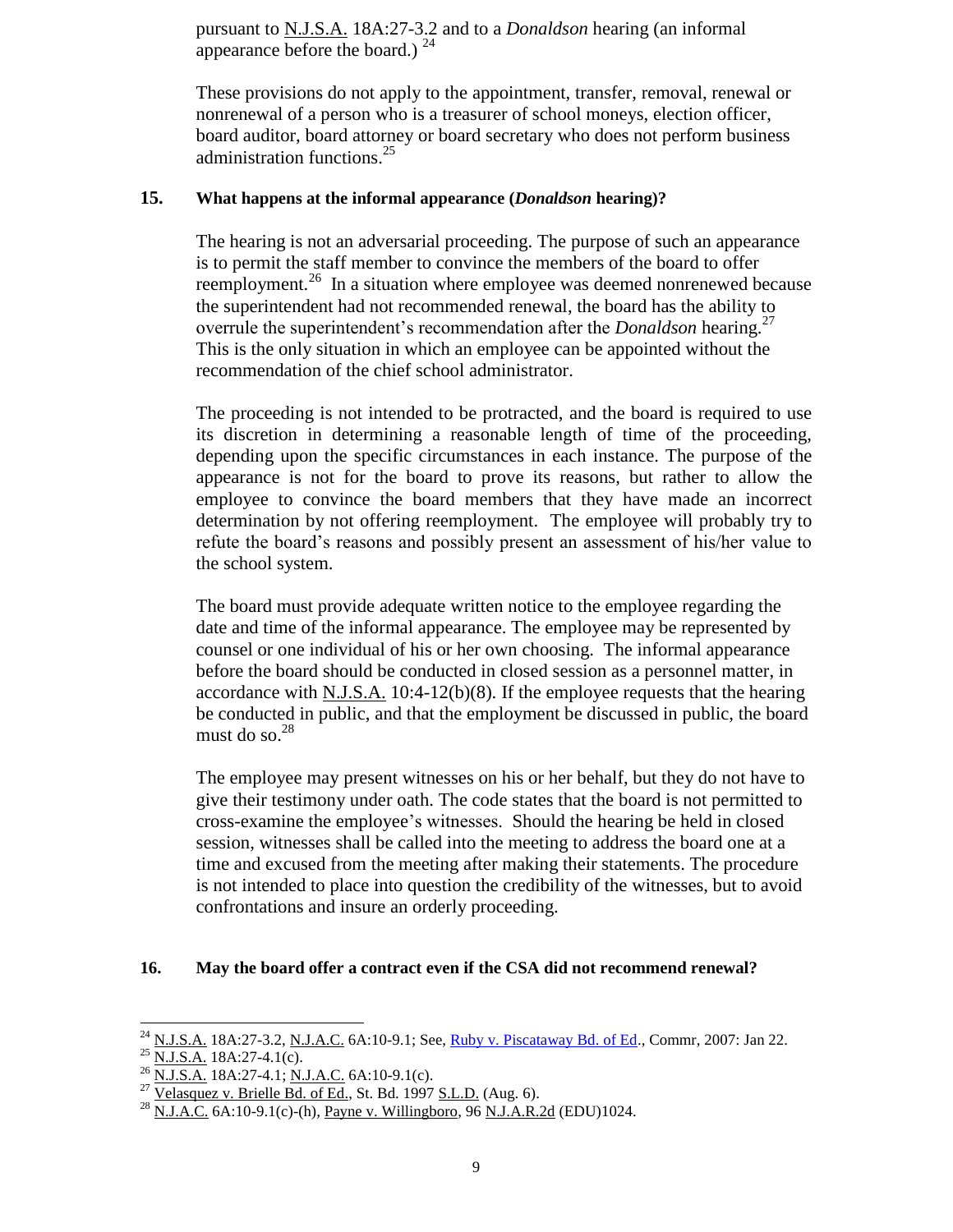Yes, in one circumstance. After the *Donaldson* hearing, the informal appearance before the board, the board can override the CSA's recommendation not to renew, and can vote to offer the employee a contract. The motion to offer a contract must pass by a recorded roll call majority vote of the full membership of the board. For example, on a nine member board, five votes are required regardless of the number of board members in attendance. If the motion does not pass, the CSA's recommendation not to renew still holds and the employee is deemed nonrenewed.

The board should be careful not to couch its motion as one to affirm the CSA's recommendation not to renew. A vote on such a motion can be problematic. If a motion to nonrenew is defeated, the employee is not necessarily renewed, as renewal requires an affirmative recorded roll call majority vote of the full membership of the board. Even though the board's intent would appear to be in favor of renewal where an affirmative vote to renew does not pass, from a legal perspective the CSA's recommendation not to renew must stand.

# <span id="page-9-0"></span>**17. Must the board take a vote after the informal appearance (***Donaldson* **hearing)?**

No, the board is not obligated to take a vote after the informal appearance (*Donaldson* hearing). If the board does not vote, and the CSA has made a recommendation not to renew, the CSA's recommendation not to renew will stand. Similarly, if the employee was not renewed because of the board's failure to approve renewal despite the CSA's recommendation to renew, and the board does not vote after the *Donaldson* Hearing, the decision not to renew will stand. 29

#### <span id="page-9-1"></span>**18. What happens after the informal appearance (***Donaldson* **hearing)?**

Within three days following the informal appearance (*Donaldson* hearing), the board must notify the teacher in writing of its final determination. The board may delegate such notification to its chief school administrator or board secretary.<sup>30</sup>

# <span id="page-9-2"></span>**19. May a staff member challenge a board's decision to nonrenew the contract?**

Yes. However, as long as the reason for nonrenewal is not arbitrary or capricious or unreasonable, or discriminatory the nonrenewal is both valid and unassailable. Permitted reasons include performance, absenteeism and conduct. Improper reasons for nonrenewal could include retaliation for a workers compensation claim, or discrimination based on age, sex race, religion, disability, national origin, ethnic background. The avenue for a teaching staff member to challenge a nonrenewal is before the Commissioner of Education. Where discrimination is the issue, the DOE has concurrent jurisdiction with the Division of Civil Rights.

A board of education is not required to offer a contract to a teacher whose evaluations have been "good" or "excellent"; there are equally good reasons other than classroom performance for which a board may conclude not to grant

 $\overline{a}$  $^{29}$  Velasquez v. Brielle Bd. of Ed., St. Bd. 1997 S.L.D. (Aug. 6).

 $30$  N.J.A.C. 6A:10-9.1(i).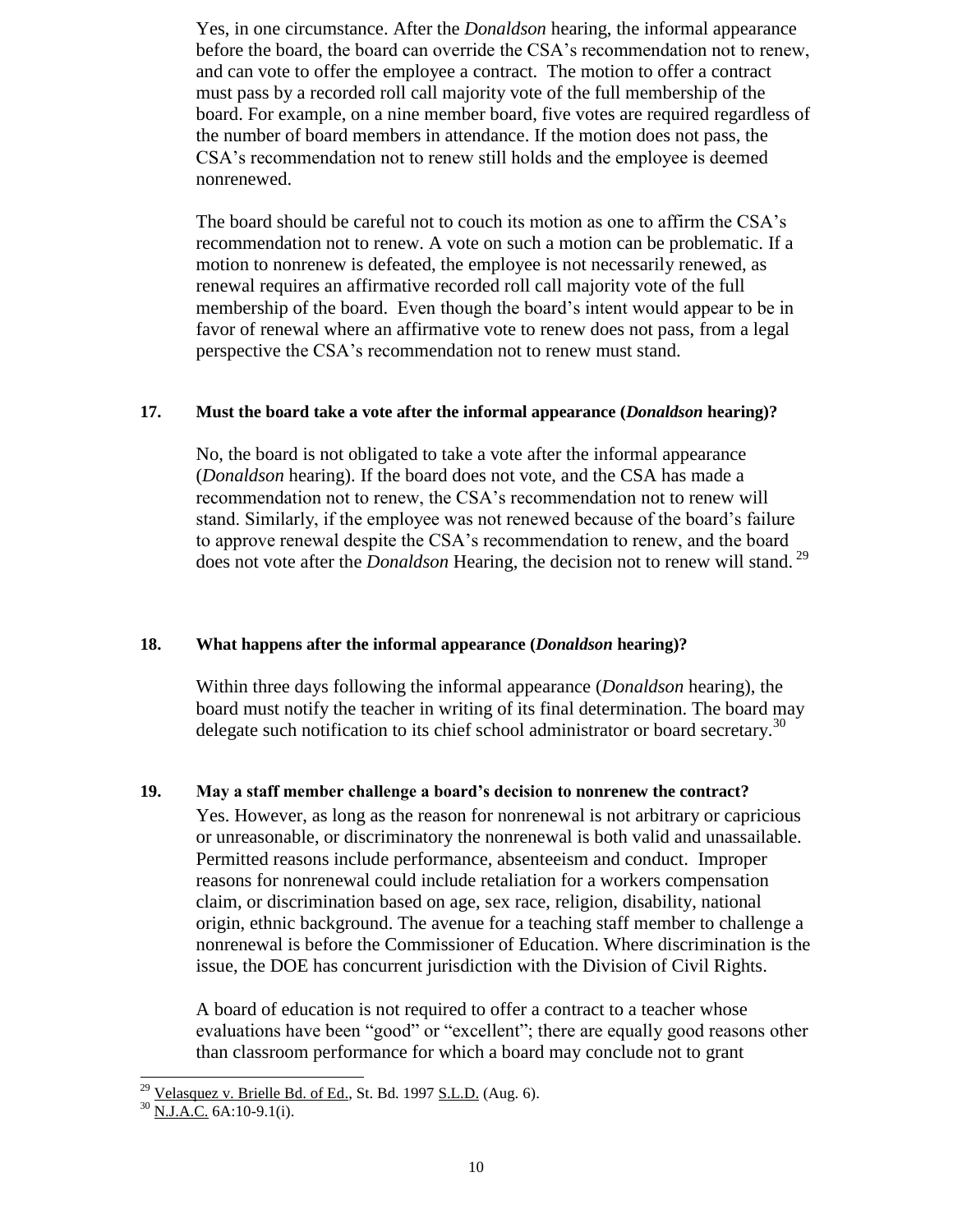tenure.<sup>31</sup> A board's policy of giving tenure only to excellent teachers as opposed to satisfactory teachers has been upheld.<sup>32</sup>

# <span id="page-10-0"></span>**20. Is the board's decision to nonrenew staff reviewable through arbitration?**

Teachers: PERC has held that decisions to not renew a nontenured teacher cannot be submitted to binding arbitration.<sup>33</sup> Contrast that to a board's decision to terminate a nontenured teacher mid-contract, which could be arbitrable depending on the language of the collective bargaining agreement. (See question 3 above.)

Noncertificated staff: The question of whether a noncertificated staff member may arbitrate a board's decision to nonrenew was addressed by the New Jersey Supreme Court in a matter concerning custodians.<sup>34</sup> The Court made it clear that a board of education has the statutory right to renew, or not, a fixed-term employee for non-arbitrary and non-capricious reasons without being subject to review of that decision by an arbitrator. However, if the board explicitly waives its statutory right to renew with clear and unmistakable language under the terms of the collective negotiations agreement, then the matter may be subject to arbitration under the grievance procedure.  $35$  (Note that <u>N.J.S.A.</u> 34:13A-5.3 provides for a presumption in favor of arbitration if it is subject to grievance.)

# <span id="page-10-1"></span>**21. What is a RIF?**

 $\overline{a}$ 

A RIF is a Reduction-in-Force made to reduce the number of employee positions in a district.

## <span id="page-10-2"></span>**22. Can any position in a district be subject to a RIF?**

Yes, although there may be slightly different procedures depending on the type of position being eliminated. For instance, the amount of notice that must be provided to RIF a custodian might be different than that required to RIF a teaching staff member, depending on procedures that may have been contractually established. See question 27 as to necessary notice for employees. However, certain conditions attach to the RIF of the child study team.<sup>36</sup> A board of education may RIF an entire child study team, but may outsource only to other public sector providers such as other school districts, county special services school districts or county educational services commissions. Private providers may be used for the overflow but cannot replace the school district child study team (CST).

#### <span id="page-10-3"></span>**23. What standards govern the RIF of teaching staff members?**

 $31$  Daly v. Winslow Twp. Bd. of Ed., 97 N.J.A.R.2d (EDU) 18.

<sup>32</sup> Hansen v. Red Bank Borough Bd. of Ed.*,* (85:513), aff'd St. Bd. (85:523); Carney v. Montclair Town Bd. of Ed.*,* (89:2560), aff'd St. Bd. (90:1722).

<sup>33</sup> Englewood Bd. of Ed., PERC No. 9-78, 8 NJPER 3040; Long Branch Board of Education*,* PERC No. 9- 79, 8 NJPER 304.

<sup>&</sup>lt;sup>34</sup> Camden Bd. of Ed. v. Alexander, 181 N.J. 187 (2004).

<sup>&</sup>lt;sup>35</sup> Mount Holly Township Bd. of Ed. <u>v. Mount Holly Twp. Ed. Assn.</u>, 199 <u>N.J.</u> 310 (2009).

<sup>&</sup>lt;sup>36</sup> Bloomfield Ed. Assn. v. Bloomfield Bd. of Ed., Dkt. No. EDU-18705-13, Final Decision (Dec. 18, 2015)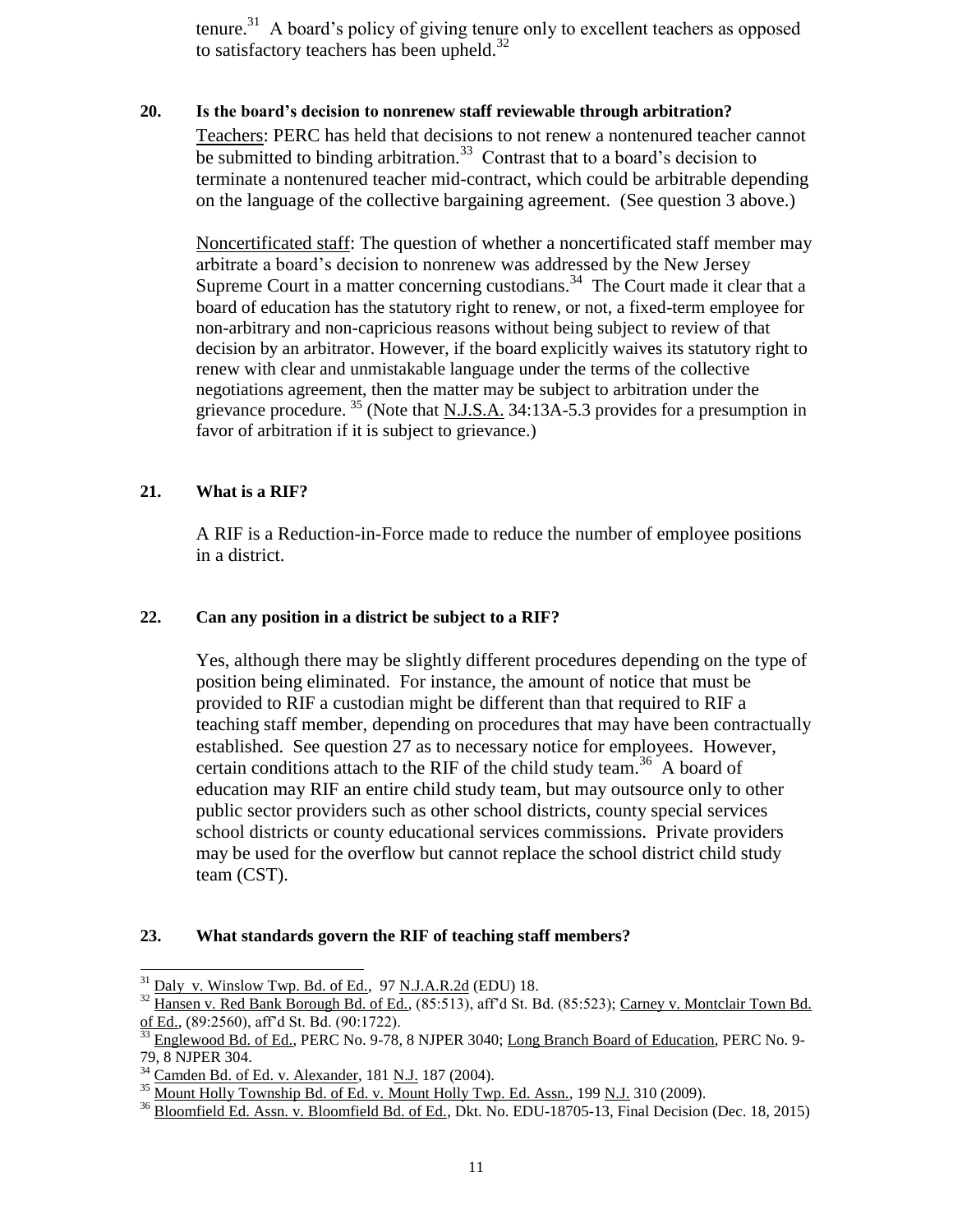Boards may reduce teaching staff members for reasons of economy, reduction in pupils, change in administrative or supervisory organization or other good cause.<sup>37</sup> While the statute refers to teaching staff members, it has been applied to noncertificated staff.<sup>38</sup>

When it is determined that a RIF will take place, the board must determine the seniority of any tenured teaching staff members and notify them of their seniority status. N.J.S.A. 18A:28-11.

When a board reduces teaching staff members in a RIF, it must first eliminate nontenured staff in the position prior to eliminating tenured staff. When a board eliminates tenured teaching staff, the decision of which staff members are to be RIF'd is accomplished on the basis of seniority. Teaching staff members who have less seniority are reduced before those with greater seniority.

Often, the job of determining the seniority and tenure rights of teaching staff members is a complicated task. A tenured employee who is subject to a RIF, and who has no immediate seniority claim, may have an immediate tenure entitlement ("bumping" right) to a position currently held by a nontenured person, if the tenured teaching staff member has tenure in that other position and the appropriate endorsements to serve.<sup>39</sup>

If the tenured employee has past service in other seniority categories, he/she may have a seniority entitlement against another tenured staff member in the other category of employment. Personnel Administrators should acquire as much information as possible about each staff member's employment history to make these determinations of tenure and seniority rights. Consultation with board counsel is advisable.

#### <span id="page-11-0"></span>**24. Does a district have any responsibility to those eliminated staff once the RIF is completed?**

Yes. RIF'd teaching staff (certificated) members and tenured custodian staff are placed on a preferred eligible list for recall, in order of seniority, should a position become available in the future.<sup>40</sup> The list is sometimes also referred to as a recall list, or seniority list.

A RIF'd teaching staff member who served in another seniority category (or categories) in the past, may have a seniority right to a position in a former

<sup>37</sup> N.J.S.A. 18A:28-9.

 $38 \overline{\text{Ferronto}}$  v. Weymouth Bd. of Ed., Commissioner August 11, 2005.

<sup>&</sup>lt;sup>39</sup> Capodilupo v. West Orange Bd. of Ed., 1985 S.L.D. 554, rev'd St. Bd. 1986 S.L.D. 3010, aff'd 218 N.J. Super. 510 (App. Div. 1987), certif. den. 109 N.J. 514 (1987). RIF'd tenured secondary physical education teacher entitled to reinstatement to elementary physical education position held by nontenured teachers; Bednar v. Westwood Bd. of Ed., 1985 S.L.D. 627, aff'd St. Bd. 1986 S.L.D. 2993, rev'd and remanded 221 N.J. Super*.* 239 (App. Div. 1987), certif. den. 110 N.J. 512 (1988). RIF'd tenured elementary art teacher entitled to secondary art position held by experienced nontenured teacher; Ellicott v. Frankford Bd. of Ed., 1989 S.L.D. 2244, rev'd St. Bd. 1990 S.L.D. 1714, aff'd 251 N.J. Super*.* 842 (App. Div. 1991). Tenure acquired in "Educational Services". Tenure rights extend to all endorsements held under the certificate. Tenured Speech Correctionist entitled to LDTC position.

 $^{40}$  N.J.S.A. 18A:28-12, N.J.S.A. 18A:17-4.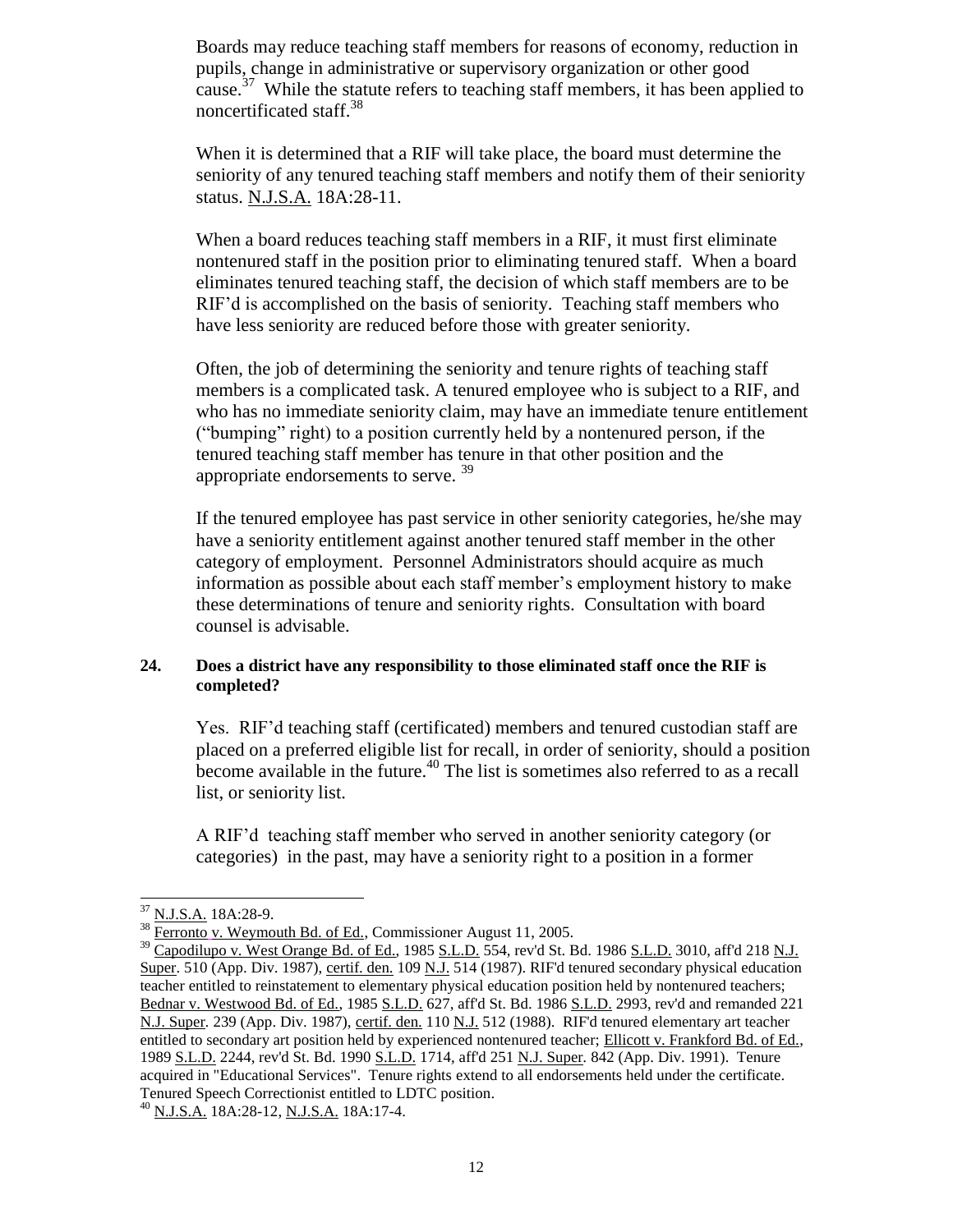category; if not, the member will also be placed upon the preferred eligible lists for the category (or categories) of former employment.  $41$ 

Responsibility to recall non-certificated staff members is determined through the collective bargaining agreement, individual contract or board of education policy.

## <span id="page-12-0"></span>**25. Which staff members have seniority rights?**

Teaching staff members and custodians have seniority rights by statute and administrative code.<sup>42</sup> Seniority rights can also be given to secretaries, clerks and others through the collective bargaining agreement, individual contract or board policy.

# <span id="page-12-1"></span>**26. Must the board of education have the recommendation of its CSA in order to effectuate a RIF?**

There is no statute that specifically requires the recommendation of the CSA in order to carry out a RIF, unlike other employment decisions. See N.J.S.A. 18A:27-4.1. However, the Commissioner has overturned RIFs as arbitrary and capricious where the CSA was not consulted. $43$ 

# <span id="page-12-2"></span>**27. How much notice must be given to employees prior to their RIF?**

There is no statute or regulation mandating the amount of notice to which an employee is entitled. However, the amount of notice for a RIF is a negotiable term and condition of employment. Boards should consult their collective bargaining agreements and policies to determine the amount of notice needed. If the agreement is silent, the notice applicable to termination of nontenured staff may apply. $44$ 

#### <span id="page-12-3"></span>**28. Can a district RIFs its janitorial staff?**

Yes. There is a specific statute governing RIFs of tenured janitors which requires that those who are eliminated be placed on a preferred eligibility list and offered reemployment based on their seniority in the district. The law also makes it clear that janitors shall not be RIF'd because of their residence, age, sex, race, religion or political affiliation. <sup>45</sup>

# <span id="page-12-4"></span>**29. If a board is considering a RIF, must it do so in closed or open session under the Sunshine Law?**

There is no specific statutory or regulatory guidance on this particular issue. Case law has held that a reorganization plan that affects the employment of staff, is a

<sup>&</sup>lt;sup>41</sup> N.J.A.C. 6A:32-5.1(i), (j) and (k).

 $^{42}$  N.J.S.A. 18A:28-12; N.J.S.A. 18A:17-4. N.J.A.C. 6A:32-5.1.

<sup>&</sup>lt;sup>43</sup> Primka v. Jamesburg Bd. of Ed., 93 N.J.A.R.2d (EDU) 91, aff'd State Board; 93 N.J.A.R.2d (EDU) 94, aff'd App. Div., unpublished opinion Dkt. #A-2427-92T3 (Jan. 18, 1994).

<sup>&</sup>lt;sup>44</sup> Old Bridge Teachers Assn. v. Old Bridge Bd. of Ed., 98 N.J. 523 (1985).

 $^{45}$  N.J.S.A. 18A:17-4.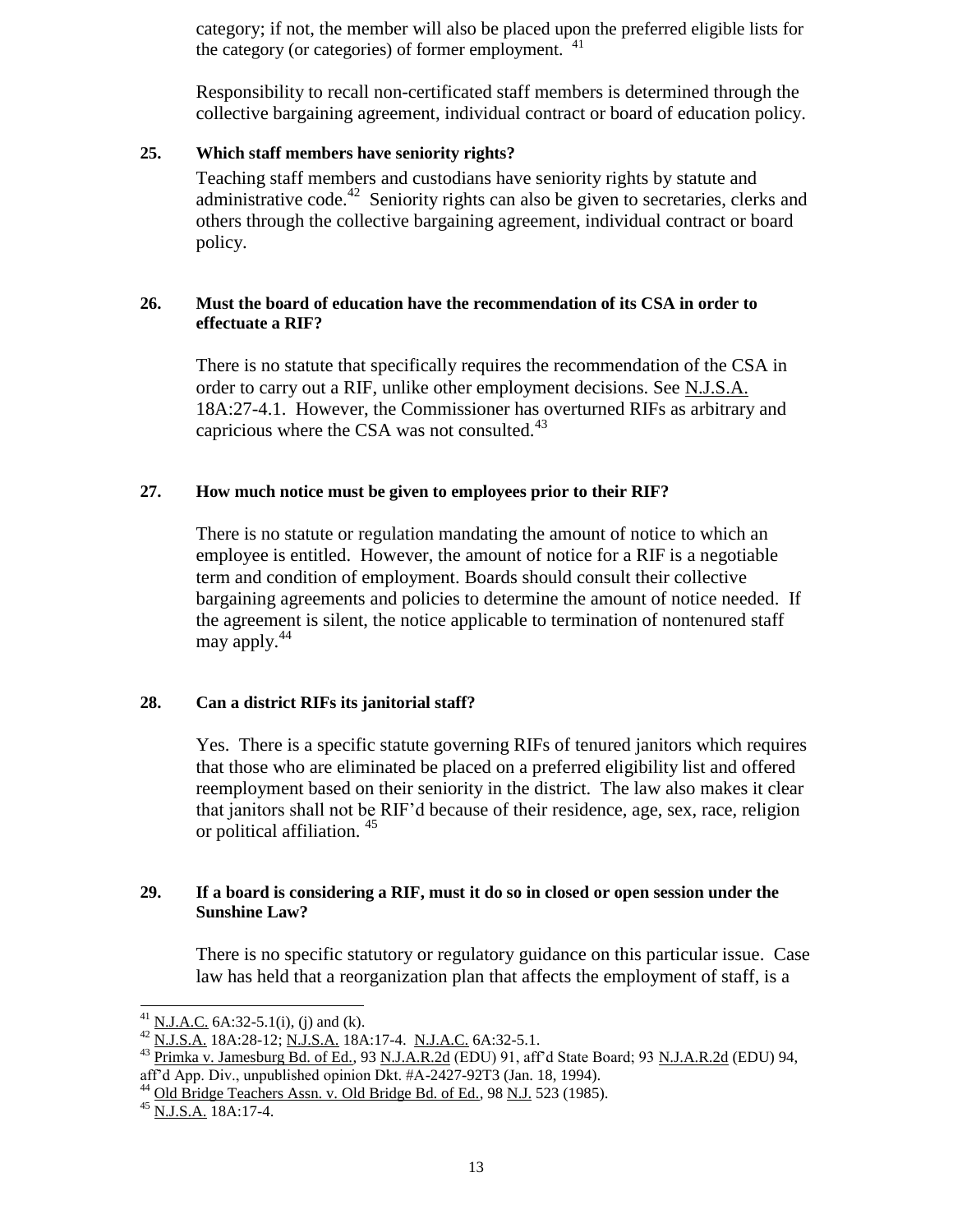matter of public concern and deserves to be discussed and decided in public.<sup>46</sup> Other cases have held that a discussion of whether or not to RIF is properly held in public session, while the discussion of the individuals specifically affected by the RIF was properly held in closed session.<sup>47</sup> Boards are urged to consult with their board attorneys concerning this issue.

## <span id="page-13-0"></span>**30. How is seniority calculated for teaching staff members?**

Seniority is determined by the number of academic or calendar years of employment, or fraction thereof, in a district in specific categories of employment. For purposes of calculating seniority entitlement, there is no distinction between academic years and calendar years. N.J.A.C. 6A:32-5.1(f).

Whenever a teacher moves from one category to another, all periods of employment are credited to, or tacked on to, the amount of seniority in all categories in which the teacher was previously employed. 48 The specific categories are listed in the administrative code.<sup>49</sup>

When a teacher holds employment simultaneously under two or more subject area endorsements or in two or more categories, seniority is counted in all subject area endorsements and categories.<sup>50</sup>

# <span id="page-13-1"></span>**31. Do leaves of absence count toward seniority?**

Yes, to an extent. The periods of unpaid absences not exceeding 30 calendar days aggregate in one academic or calendar year, leaves of absence at full or partial pay and unpaid absences granted for study or research shall be credited toward seniority. All other unpaid absences or leaves of absence (see military exception below) shall not receive seniority credit.<sup>51</sup>

# <span id="page-13-2"></span>**32. Does service in the uniformed services count toward seniority?**

$$
\frac{50 \text{ N.J.A.C.}}{64.32-5.1(f)}
$$

 $\overline{a}$ <sup>46</sup> Mann v. Cherry Hill Bd. of Ed., 1987 <u>S.L.D.</u> 1506, aff'd St. Bd. 1987 <u>S.L.D.</u> 1522.

<sup>&</sup>lt;sup>47</sup> Spizziri v. West Paterson Bd. of Ed., No. 58472 (Passaic Cty. Ct. June 10, 1976).

<sup>48</sup> N.J.A.C. 6A:32-5.1(b); N.J.A.C. 6A:32-5.1(h).

 $49$  The seniority categories listed in N.J.A.C. 6A:32-5.1(1) are: 1. Superintendent of schools; 2. Assistant superintendent (each title a separate category); 3. Director (each title is a separate category); 4. High school principal; 5. Adult high school principal; 6. Alternative school principal; 7. Vocational school principal; 8. Junior high school principal; 9. Elementary principal; 10. Supervisor (each title is a separate category); 11. High school vice principal or assistant principal; 12. Adult high school vice principal or assistant principal; 13. Alternate school vice principal or assistant principal; 14. Junior high school vice principal or assistant principal; 15. Elementary school vice principal or assistant principal; 16. Vocational school vice principal or assistant principal; 17. Secondary (within subject area endorsements in which person has served); 18. Elementary; 19. Additional categories of specific educational service endorsements issued by the State Board of Examiners and listed in the State Board rules dealing with teacher certification pursuant to N.J.A.C. 6A:9.

 $<sup>51</sup>$  N.J.A.C. 6A:32-5.1(b). Note that the [Family and Medical Leave Act d](http://www.dol.gov/esa/whd/fmla/fmlaAmended.htm)oes not entitle an employee to the</sup> accrual of seniority during periods of leave. See  $29$  U.S.C.  $2614(3)$ .